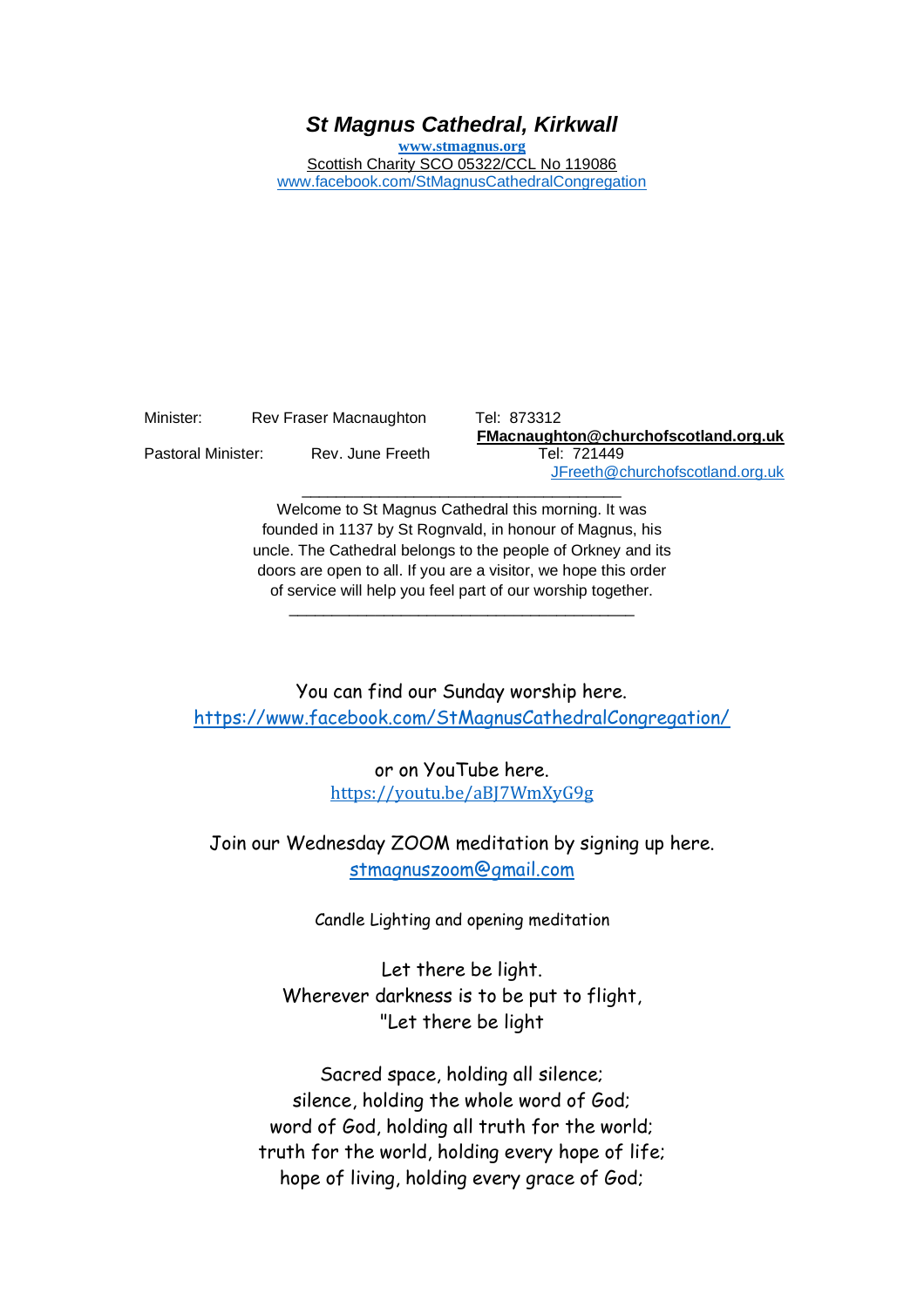the grace of God, holding every moment of heaven; moments of heaven, held in sacred space; sacred space, holding all silence; in this silence, we meet the Spirit of God. Amen.

## Reading 1 Kings 21:1-10, 15-21a

Some time afterward, there was an episode concerning a vineyard that belonged to Naboth the Jezreelite. {JEZ-RAY-EL-ITE] The vineyard was in Jezreel, close to the royal residence of Ahab, ruler of Samaria. Ahab said to Naboth, "Let me have your vineyard to use for my vegetable garden, since it is close to my royal residence. In exchange I will give you a better vineyard or, if you prefer, I will pay for the vineyard." But Naboth replied, "God forbid that I should give you the inheritance of my ancestors!" So Ahab, sullen and angry, went home because Naboth the Jezreelite had said, "I will not give you the inheritance of my ancestors." He went to bed sulking, refusing to eat. His wife Jezebel came into the bedroom and asked, "Why are you so sullen? Why won't you eat?" Ahab replied, "I met with Naboth the Jezreelite and said, "Sell me your vineyard, or, if you prefer, I'll give you another vineyard in exchange." He refused, saying, "I will not turn my vineyard over to you." Jezebel said, "Is this how you carry on as ruler of Israel? Get up and eat! Stop your moping! I'll get you the vineyard of Naboth the Jezreelite." So she wrote letters in Ahab's name, using his seal, and sent them to the elders and officials who lived in Naboth's city. She wrote in those letters, "Proclaim a day of fasting, and seat Naboth in a prominent place before the people. But seat two lowlifes opposite him and have them testify that he cursed both God and the ruler. Then take him out and stone him to death." As soon as Jezebel heard the news, she told Ahab, "Go now and take possession of Naboth the Jezreelite's vineyard. He is dead." When Ahab learned that Naboth was dead, he went down to take possession of the vineyard. Then the word of Yahweh came to Elijah the Tishbite: "Go down to meet Ahab, ruler of Israel, ruler of Samaria. He is now in the process of taking possession of Naboth's vineyard. Say to Ahab, 'This is what Yahweh says: You murder, and you dispossess as well?' Tell him, 'This is what Yahweh says: In the place where dog's licked up Naboth's blood, dog's will lick up your blood—yes, yours!' " Ahab said to Elijah, "So you've found me at last, old enemy?" "I found you," Elijah replied, "because you gave yourself over to do what is evil in the eyes of Yahweh who says, 'I will bring disaster down upon you."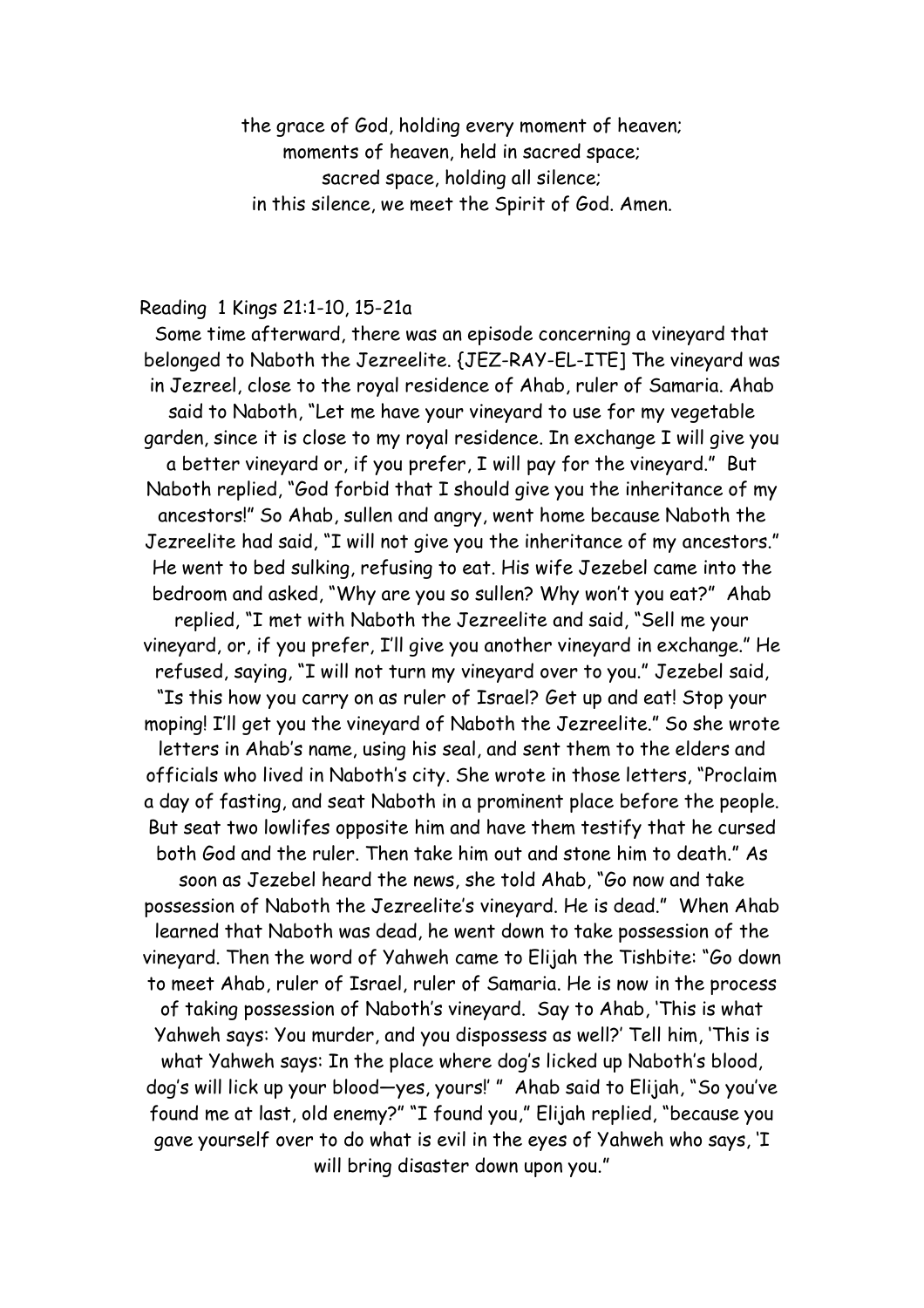## Reflection

Don't you just love the Old Testament? Both God and Jezebel seem to come from the same stock in many ways as neither pull their punches when it comes to Naboth's vineyard. Of course God is on the side of justice and Jezebel is on the side of self-enrichment, but does that justify either of them in what they do?

Then again these stories, while they have some historical framework, have a more specific purpose to measure each king against the 'ideal' king, David, and against the wealth and political prowess they accumulate. It is against their faithfulness to God, or their lack of it, that they are measured. Most end up being painted unfavourably, especially the

Northern Kingdom kings of Israel.

Jezebel, the king's wife, is everything that is anathema to Israel: a foreigner who worships foreign gods. It was almost inevitable that she was going to be portrayed as a nasty piece of work, ruthless and a bad influence over her husband-king. Might this story be a story of the clash between different political and religious powers? In many ways people in

this story are caricatures illustrating the deep set feelings of the Hebrews in a land they now call their own towards those from whom they took it.

Ahab makes a generous offer for Naboth's vineyard but then it isn't about the justice of the purchase, it is a story about recognising who the land belongs to.

Who owns it: God or the king? It is a question that echoes throughout the Old Testament. Interestingly, however, Ahab doesn't seem to wish to push Naboth on this. It is as if Ahab still considers God's blessing of the land to the people as something that still had merit.

The same cannot be said for Jezebel. She is pictured as someone without much of a conscience and indeed treats Israel the same way she treats her husband: as a lap dog who is there to do obey her every command. When Elijah finds out and is sent to speak to Naboth, who is found in the vineyard, as always the punishment fits the crime.

Yet there is more to this prophetic encounter as the prophet Elijah has the duty to expose the crime that has been committed. It is perhaps the second strand to living prophetic lives: proclaim what is just and right but also expose what is wrong and unjust. Prophetic lives are lives of comparison between what is happening and what God requires. You cannot be prophetic in a vacuum.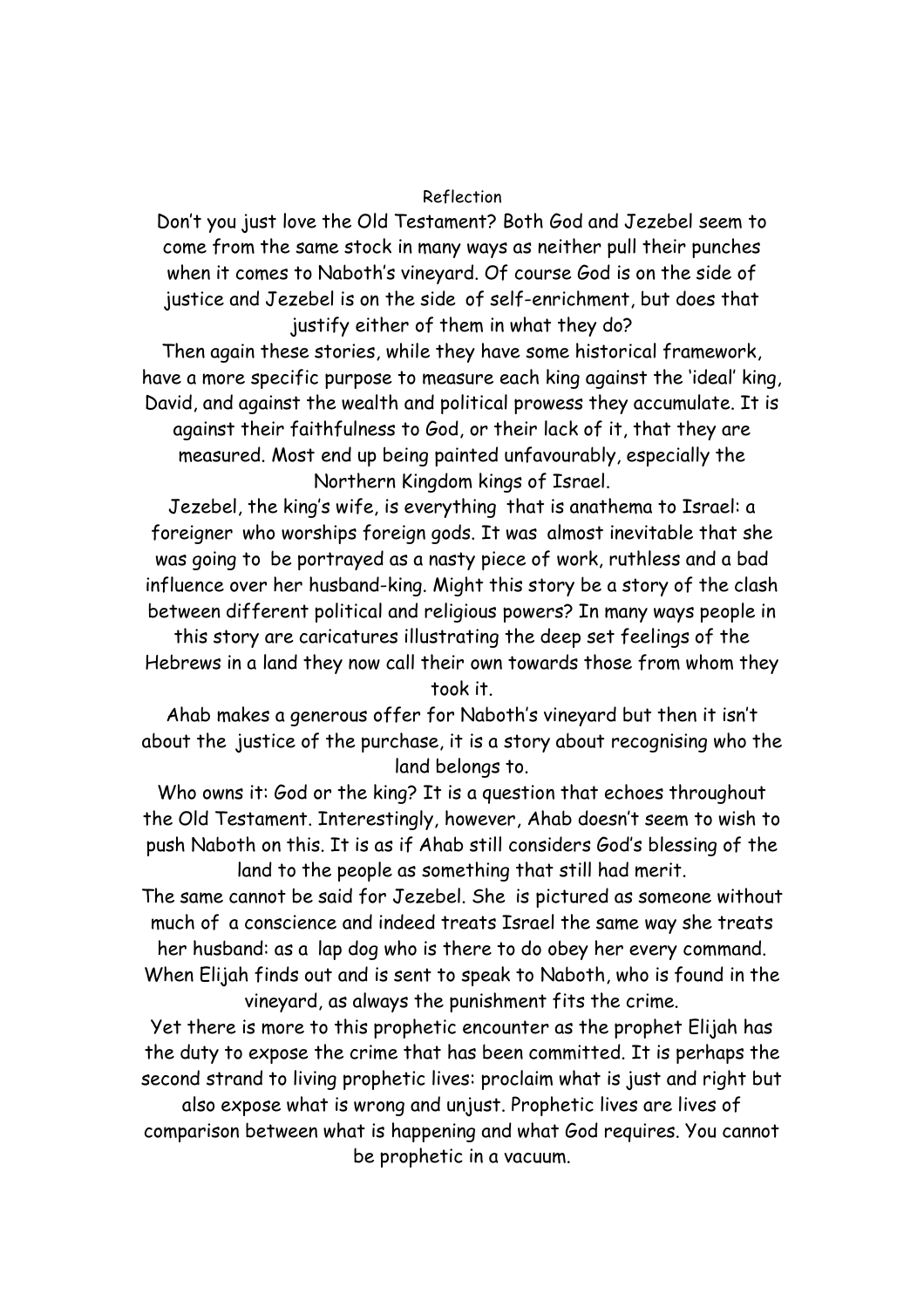It is an ironic story for the complaint Elijah levels about God's land being taken over by the foreigner is what his own ancestors did to the Canaanites generations earlier. Yet it is a powerful contemporary story for us too because as we reflect on it we cannot help overlay it on those present stories of land possession, of the more powerful ignoring the beliefs and culture of another for the sake of their land and possessions. Who are the Jezebels and the Ahabs today and who are the Naboths? If we dare be prophetic about this, shall we name the injustice and the perpetrators that might bear our names and shall we live prophetic lives in the midst of the injustice done in our name? An example today might be the Kayapó people in Brazil who tried to protect the land on which they have lived for generations from total destruction to make way for a huge hydroelectric dam that will displace up to 40,000 people and flood 400,000 hectares of rain forest. Who said the Old Testament wasn't relevant? Don't you just love it!

## Prayer

May all our words be filled with silence: a space broad enough to pray for the world's needs, and a place deep enough to meet the Spirit in it.

> We place a silence here for all conflict, where words can never heal, only the witness of peace-filled living, and the touch of love. (a moment of silence)

We place a silence here for all hurt, where words can never repair, only the witness of grace-filled living, and the touch of love. (a moment of silence)

We place a silence here for all injustice, where words can never break through, only the witness of truth-filled living, and the touch of love. (a moment of silence)